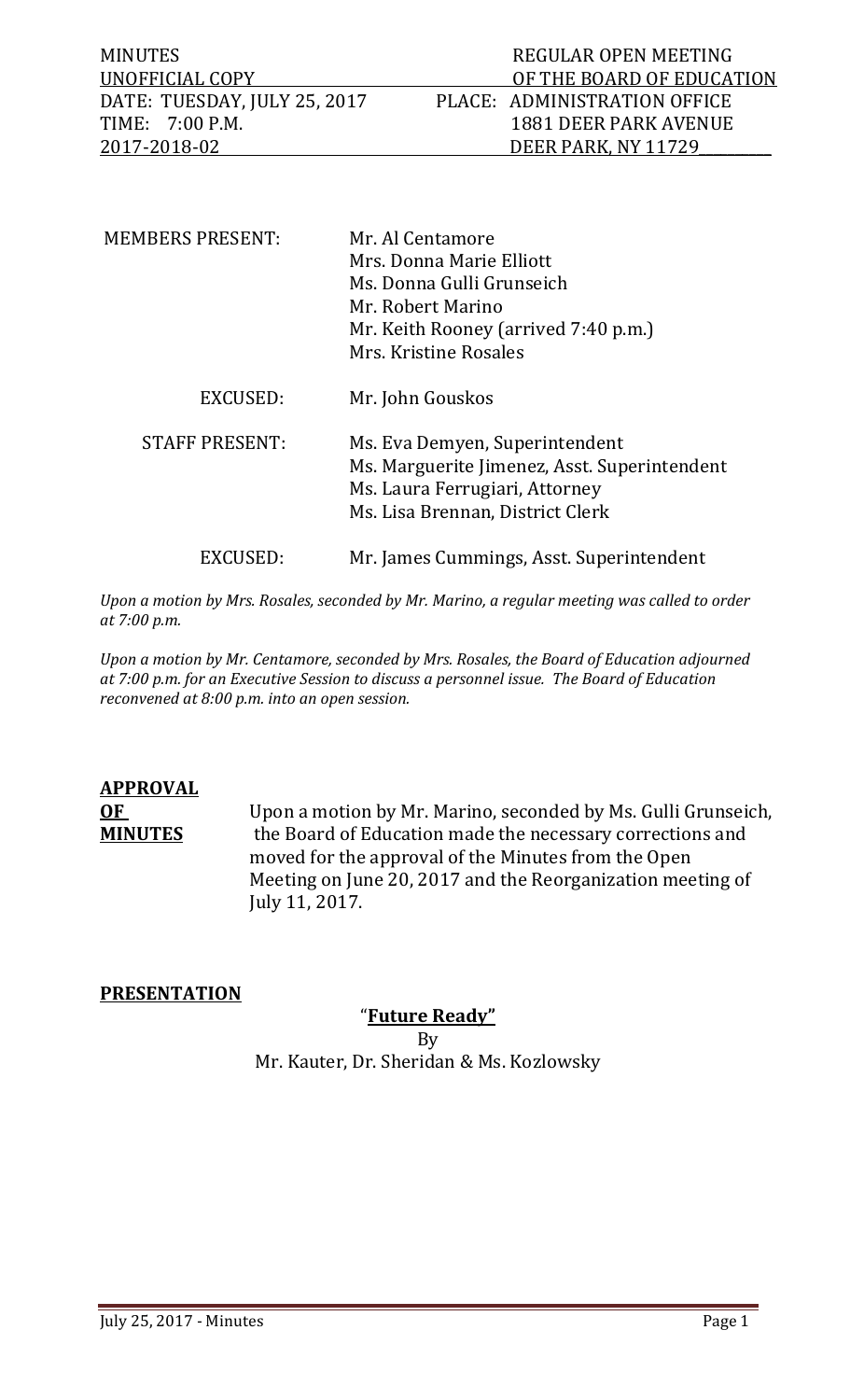# **NEW BUSINESS**

**2017/2018 CAPITAL IMPROVEMENT AT THE HIGH SCHOOL**

**PROGRAM** *Upon a motion by Ms. Gulli Grunseich, seconded by Mr. Centamore, the*  **(SEQRA)** *Board of Education unanimously approved the following Resolution:*

> State Environment Quality Review Notice of Determination of Non-Significance

WHEREAS, the Board of Education of the **DEER PARK UFSD** is the lead agency under the State Environmental Quality Review Process for the purpose of required determinations respecting the proposed Capital Improvement Projects as follows:

#### **Deer Park High School**

1. Tennis Court Reconstruction

2. Asphalt Pavement Reconstruction and Installation of New Storm Drainage Structures

3. Science Lab Reconstruction- Demolition, Asbestos Abatement, Ceiling and Lighting

Replacement, Flooring, Casework, Ventilation, Plumbing and Electrical

4. Replacement of Existing Boiler and Burner (1), Demolition, Asbestos Abatement, Plumbing, HVAC and Electrical

WHEREAS, in 1995, amendments were made to the SEQRA Regulation (Part 617) to classify projects, which will be excluded from the requirements for the preparation of an Environmental Impact Statement (Type II Actions). The projects mentioned above are now classified as Type II Actions as determined by 6NYCRR§617.5 and

WHEREAS, these projects fall under the following categories:

- A. Routine Maintenance and Repair 6NYCRR§617.5 (c)(1): Maintenance or repair involving no substantial change in an existing facility.
- B. Replace or Rehabilitation 6NYCRR§617.5 (c)(2): replacement or rehabilitation or reconstruction of a structure of facility, in kind, on the same site, unless the work excess a threshold for a Type I action in 6NYCRR§617.4.

THEREFORE, as the lead agency for the SEQRA determination, all the above referenced projects fall under Categories "A" or "B" above. The procedure for Type II Actions, with regard to the SEQRA Process for Capital Projects noted above is "No Additional Required Action under 6NYCRR§617.5(a)".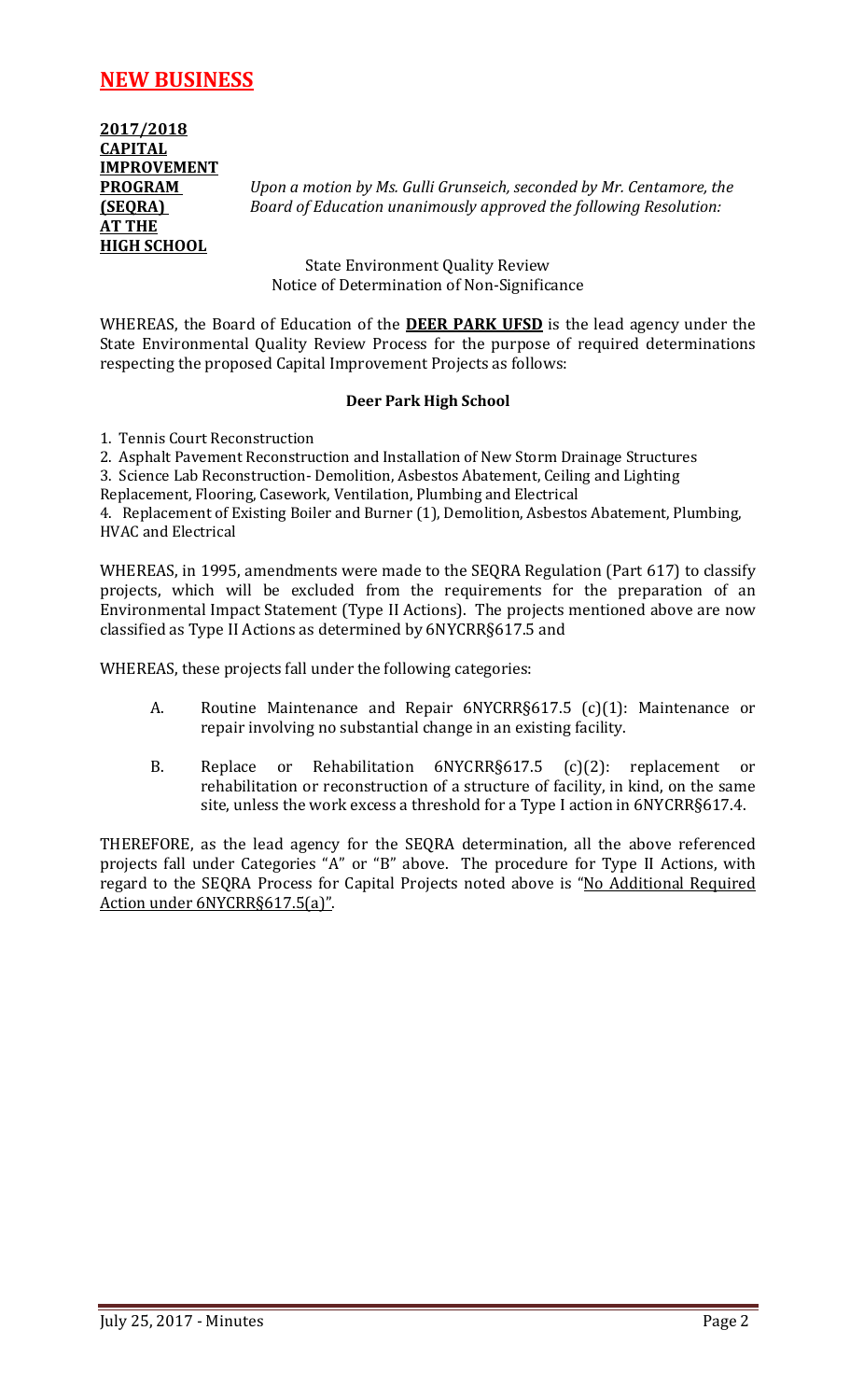**(SEQRA)** *Upon a motion by Mrs. Rosales, seconded by Mr. Marino, the Board of*  **AT** *Education approved the following Resolution:* **ABRAHAM ABSTAIN – Mr. Rooney**

#### **2017/2018 CAPITAL IMPROVEMENT PROGRAM**

State Environment Quality Review Notice of Determination of Non-Significance

WHEREAS, the Board of Education of the **DEER PARK UFSD** is the lead agency under the State Environmental Quality Review Process for the purpose of required determinations respecting the proposed Capital Improvement Projects as follows:

#### **Abraham Lincoln Elementary School**

- 1. Replacement of Existing Boilers and Burners
- 2. Asbestos Abatement

WHEREAS, in 1995, amendments were made to the SEQRA Regulation (Part 617) to classify projects, which will be excluded from the requirements for the preparation of an Environmental Impact Statement (Type II Actions). The projects mentioned above are now classified as Type II Actions as determined by 6NYCRR§617.5 and

WHEREAS, these projects fall under the following categories:

- A. Routine Maintenance and Repair 6NYCRR§617.5 (c)(1): Maintenance or repair involving no substantial change in an existing facility.
- B. Replace or Rehabilitation 6NYCRR§617.5 (c)(2): replacement or rehabilitation or reconstruction of a structure of facility, in kind, on the same site, unless the work excess a threshold for a Type I action in 6NYCRR§617.4.

THEREFORE, as the lead agency for the SEQRA determination, all the above referenced projects fall under Categories "A" or "B" above. The procedure for Type II Actions, with regard to the SEQRA Process for Capital Projects noted above is "No Additional Required Action under 6NYCRR§617.5(a)".

**APPROVAL** *Upon a motion by Ms. Gulli Grunseich, seconded by* **OF** *Mr. Centamore, the Board of Education approved the* **SCHEDULES** *following Schedules collectively:*

# **NON-INSTRUCTIONAL**

# **SCHEDULE -- NN --APPOINTMENTS (Non-Instructional)**

**Dennis Aparicio** Memorial<br>Position: Position: Groundsman<br>Salary/Step: \$ Salary/Step: \$47,224 Step 1<br>Effective 7/1/2017  $7/1/2017$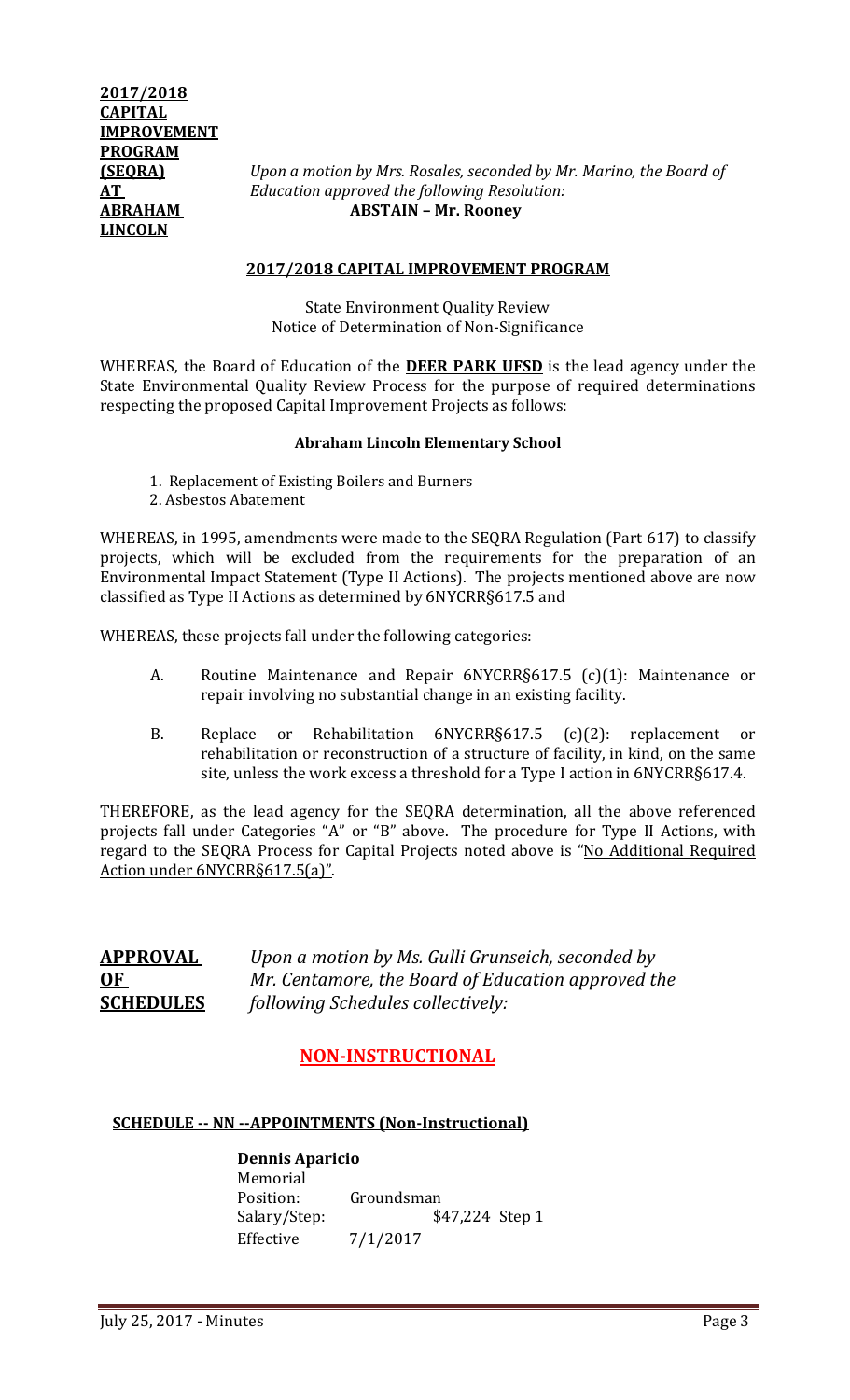## **Barbara O'Sullivan**

Transportation<br>Position: Transportation Aide<br>\$16.70/hour Salary/Step:<br>Effective Effective 7/5/2017

# **SCHEDULE -- OO --RESIGNATIONS / RETIREMENTS / REMOVALS / TERMINATIONS (Non-Instructional)**

**Rae Lange** District Wide **Substitute Clerical** Salary/Step:<br>Effective  $6/7/2017$ Resignation. No outstanding obligation to the district.

### **Jovannee McLaurin**

Transportation<br>Position: **Bus Driver** Salary/Step: Effective 7/12/2017 Termination. No outstanding obligation to the district.

# **SCHEDULE -- QQ --LEAVES OF ABSENCE (Non-Instructional)**

#### **Michael Appleyard**

Robert Frost Middle School<br>Position: Night Custo Night Custodian Salary/Step:<br>Effective Effective 7/12/2017 - 9/16/2017 Extension of paid (Differential) Medical LOA

# **Patricia Collins**

Deer Park High School<br>Position: Clerk T Clerk Typist Salary/Step: Effective 7/5/2016 - 8/16/2017 Paid Medical LOA (FMLA)

# **Masy Nicholson**

May Moore School<br>Position: Nurse Position: Salary/Step:<br>Effective Effective 7/1/2017 - 8/5/2017 Extension of Unpaid Medical LOA

# **SCHEDULE -- TPA --TEMPORARY ASSIGNMENT (Non-Instructional)**

# **Lucy Benivenga**

Transportation Summer School Transportation Aide<br>\$18.70/hr Salary/Step:<br>Effective Effective 7/5/2017 - 8/15/2017

# **Dorota Bosenbeck**

Transportation Summer School Transportation Aide<br>\$18.70/hr Salary/Step:<br>Effective Effective 7/5/2017 - 8/15/2017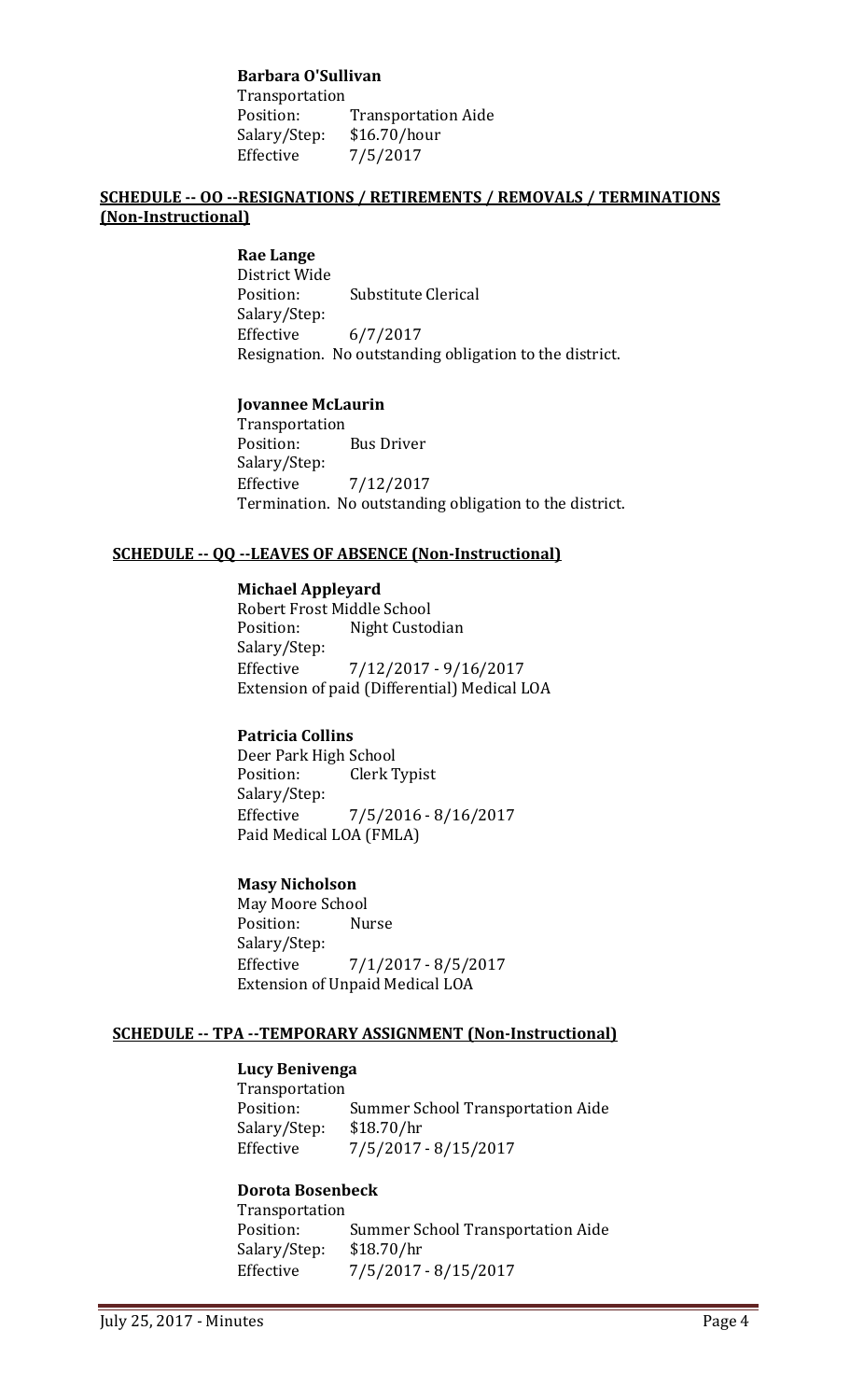## **Sean Brennan**

Transportation<br>Position: Summer School Transportation Aide Salary/Step: \$16.70/hr Effective 7/5/2017 - 8/15/2017

#### **Donald Buhrmeister**

Transportation<br>Position: Summer School Transportation Aide<br>\$18.70/hr Salary/Step:<br>Effective Effective 7/5/2017 - 8/15/2017

# **Luis Chamaidan**

Transportation<br>Position: Summer School Transportation Aide<br>18.70/hr Salary/Step:<br>Effective Effective 7/5/2017 - 8/15/2017

# **Heather Czanstowski**

Transportation<br>Position: Substitute Summer School Transportation Aide<br>\$17.70/hr Salary/Step:<br>Effective Effective 7/5/2017 - 8/15/2017

#### **Desiree Davis**

Transportation Summer School Transportation Aide<br>\$16.70/hr Salary/Step:<br>Effective Effective 7/5/2017 - 8/15/2017

### **Maryanna Diaz**

Transportation Summer School Transportation Aide<br>\$18.70/hr Salary/Step:<br>Effective Effective 7/5/2017 - 8/15/2017

#### **Ernestine Edghill**

Transportation Summer School Transportation Aide<br>\$18.70/hr Salary/Step:<br>Effective Effective 7/5/2017 - 8/15/2017

# **Suzanne Etersque**

Transportation<br>Position: Summer School Transportation Aide<br>\$18.70/hr Salary/Step:<br>Effective Effective 7/5/2017 - 8/15/2017

# **Ann Fagan-Ahmed**

Transportation<br>Position: Summer School Transportation Aide<br>\$18.70/hr Salary/Step:<br>Effective Effective 7/5/2017 - 8/15/2017

#### **Josephine Gambale**

Transportation<br>Position: Summer School Transportation Aide<br>\$18.70/hr Salary/Step:<br>Effective Effective 7/5/2017 - 8/15/2017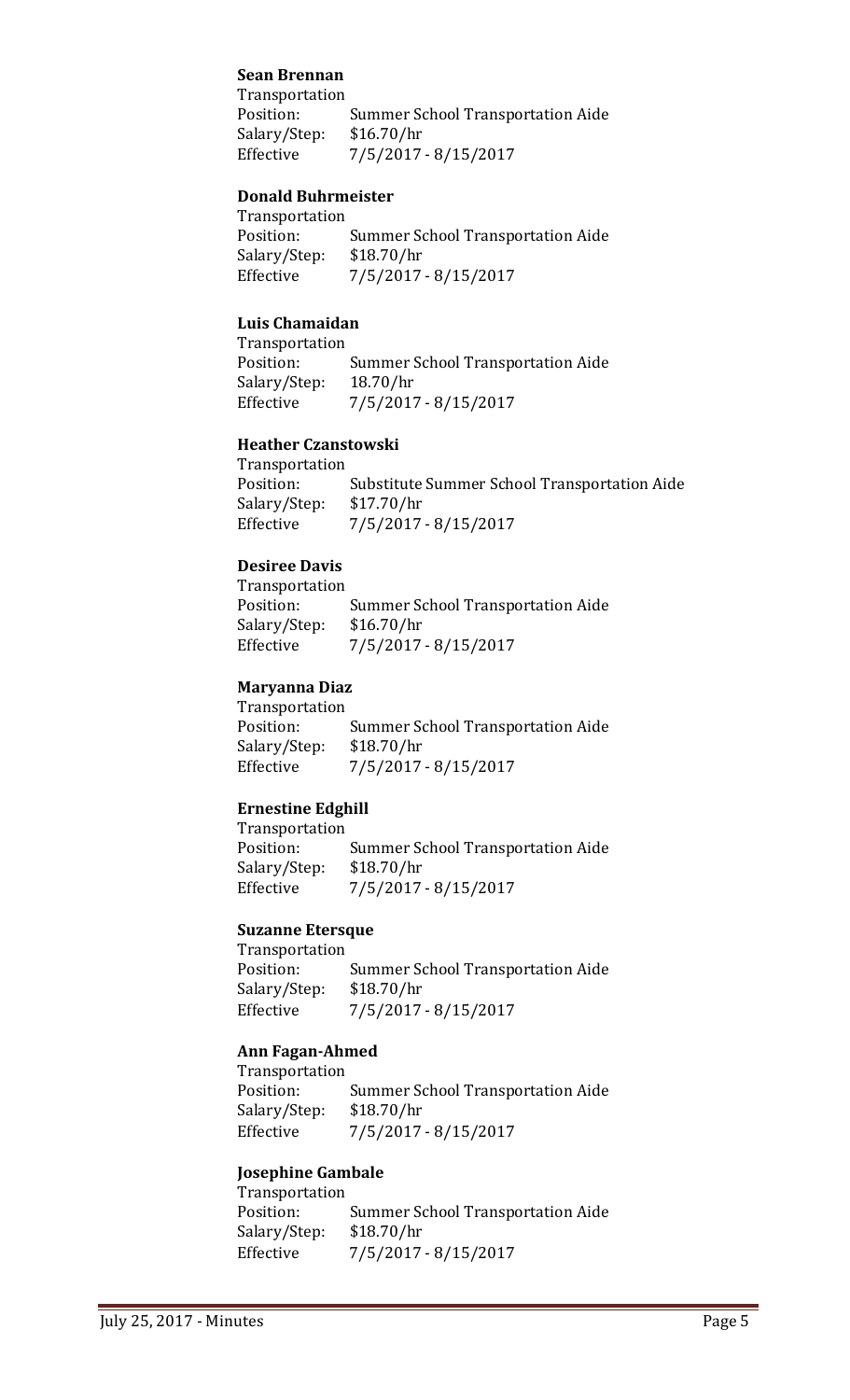# **Anne Gisbert**

Transportation Summer School Transportation Aide<br>\$18.70/hr Salary/Step:<br>Effective Effective 7/5/2017 - 8/15/2017

## **Susan Grabhorn**

| Transportation                           |
|------------------------------------------|
| <b>Summer School Transportation Aide</b> |
| \$18.70/hr                               |
| $7/5/2017 - 8/15/2017$                   |
|                                          |

# **Brendan Hornik**

Transportation<br>Position: Summer School Transportation Aide<br>\$18.70/hr Salary/Step: Effective 7/5/2017 - 8/15/2017

### **Leyda Juergensen**

| <b>Summer School Transportation Aide</b> |
|------------------------------------------|
| \$18.70/hr                               |
| 7/5/2017 - 8/15/2017                     |
|                                          |

# **Elaine Justic**

Transportation Summer School Transportation Aide<br>\$18.70/hr Salary/Step:<br>Effective Effective 7/5/2017 - 8/15/2017

### **Nancy Liston**

Transportation<br>Position: Summer School Transportation Aide<br>\$18.70/hr Salary/Step:<br>Effective Effective 7/5/2017 - 8/15/2017

# **Elizabeth Maxaner**

Transportation Summer School Transportation Aide<br>\$16.70/hr Salary/Step:<br>Effective Effective 7/5/2017 - 8/15/2017

# **Clare Merkle**

Transportation<br>Position: Summer School Transportation Aide<br>\$18.70/hr Salary/Step:<br>Effective Effective 7/5/2017 - 8/15/2017

# **Tammie Negri**

Transportation Summer School Transportation Aide<br>\$18.70/hr Salary/Step:<br>Effective Effective 7/5/2017 - 8/15/2017

#### **Barbara O'Sullivan**

Transportation<br>Position: Summer School Transportation Aide<br>\$10.00/hr Salary/Step:<br>Effective Effective 7/5/2017 - 8/15/2017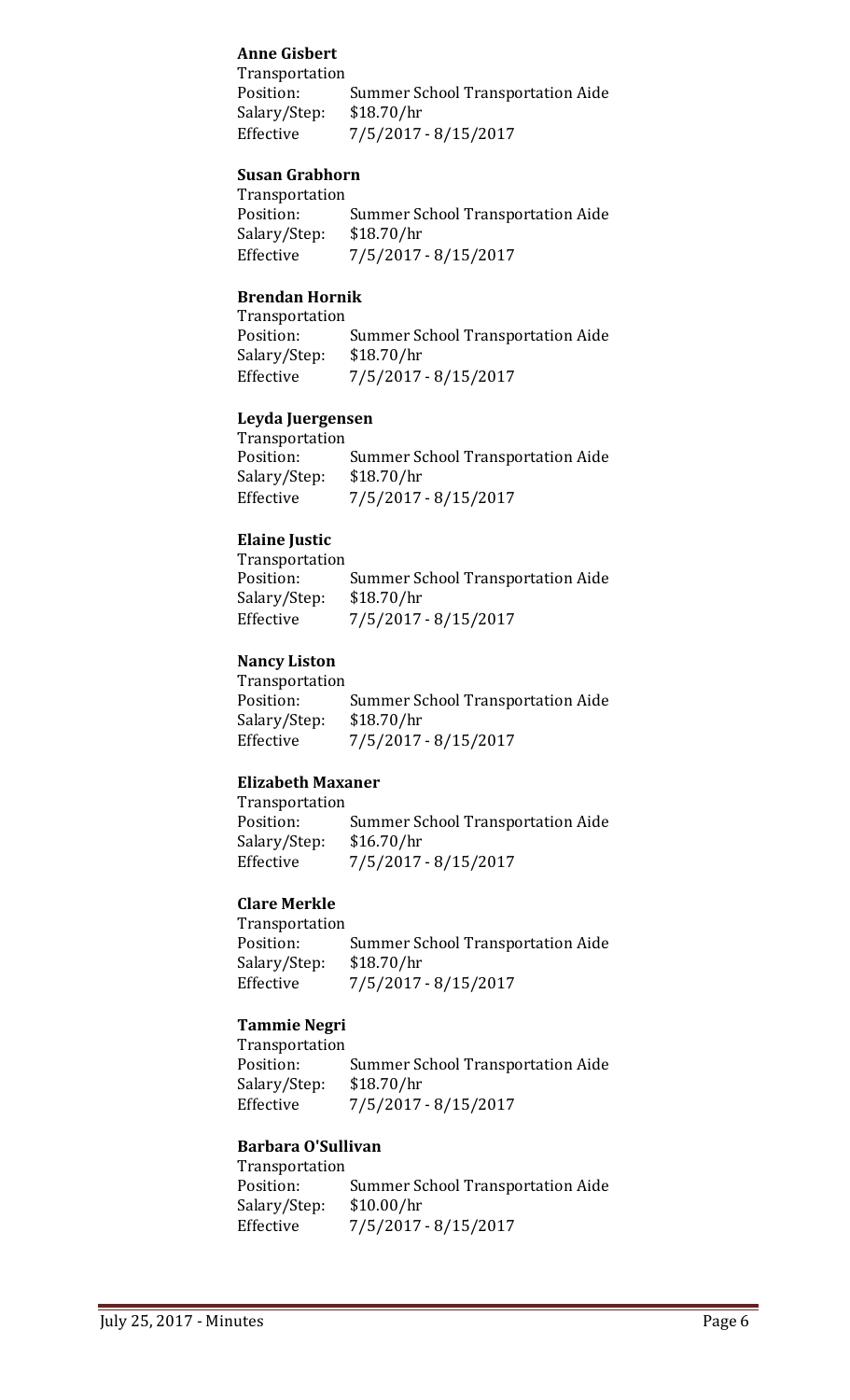# **Diane Papeo**

Transportation Substitute Summer School Transportation Aide<br>\$18.70/hr Salary/Step:<br>Effective Effective 7/5/2017 - 8/15/2017

## **Denise Piccininni**

Transportation Summer School Transportation Aide<br>\$18.70/hr Salary/Step:<br>Effective Effective 7/5/2017 - 8/15/2017

# **Charlene Rainone**

Transportation Summer School Transportation Aide<br>\$18.70/hr Salary/Step: Effective 7/5/2017 - 8/15/2017

# **Pearl Rogers**

Transportation<br>Position: Summer School Transportation Aide<br>\$18.70/hr Salary/Step:<br>Effective Effective 7/5/2017 - 8/15/2017

# **Melissa Russo**

Transportation Summer School Transportation Aide<br>\$17.70/hr Salary/Step:<br>Effective Effective 7/5/2017 - 8/15/2017

# **Renee Russo**

Transportation<br>Position: Summer School Transportation Aide<br>\$18.70/hr Salary/Step:<br>Effective Effective 7/5/2017 - 8/15/2017

# **Kimberly Shea**

Transportation<br>Position: Summer School Transportation Aide<br>\$20.52/hr Salary/Step:<br>Effective Effective 7/5/2017 - 8/15/2017

# **Deborah Siford**

Transportation<br>Position: Summer School Transportation Aide Salary/Step: \$20.52/hr Effective 7/5/2017 - 8/15/2017

# **SCHEDULE -- TRN --TRANSFERS (Non-Instructional)**

## **Maureen Stewart**

May Moore School<br>Position: No Non-Instructional Teacher Aide Salary/Step:<br>Effective  $9/1/2017$ Transfer from JFK to MM due to district needs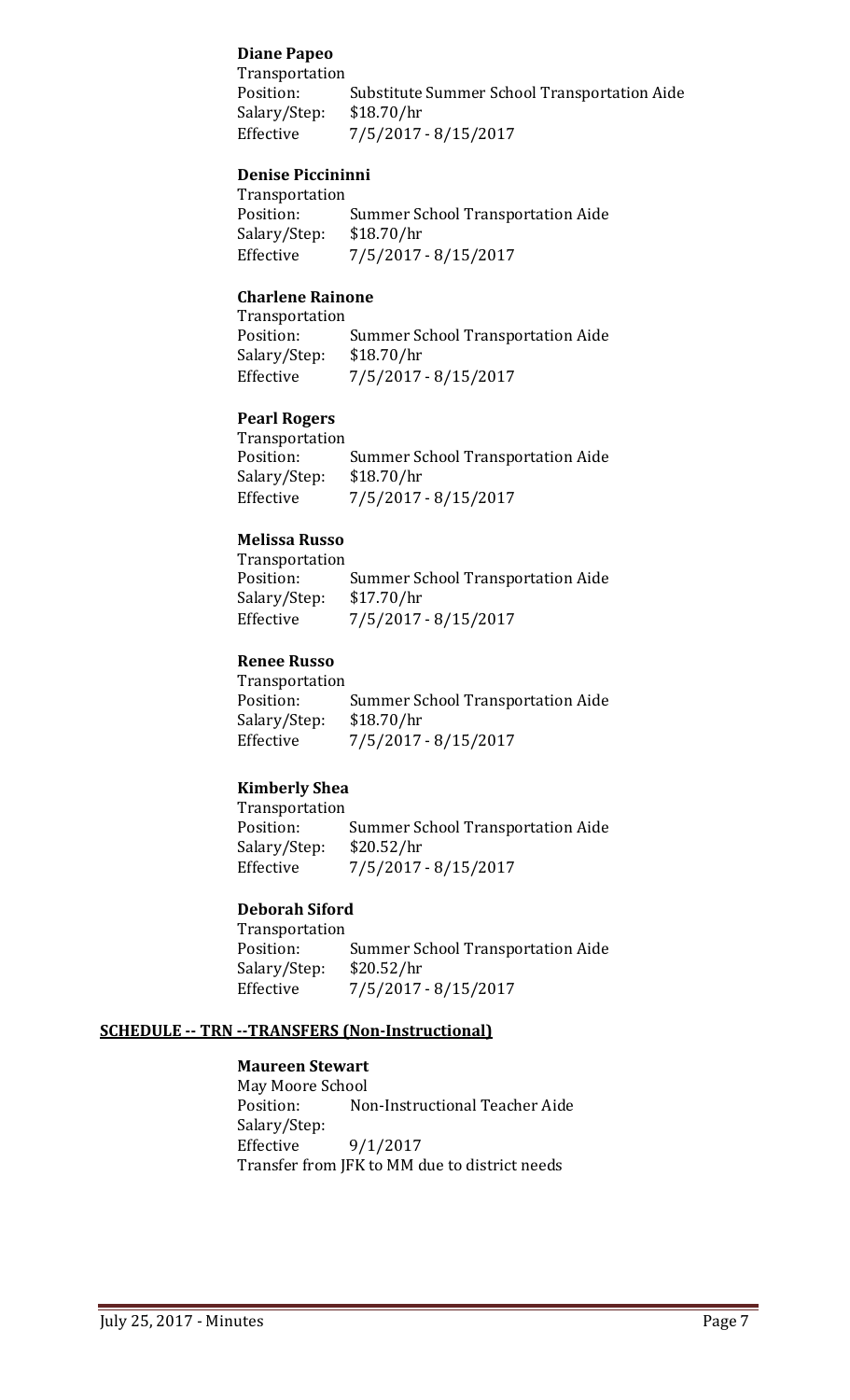# **INSTRUCTIONAL**

#### **SCHEDULE -- CSS --CHANGE OF STATUS / SALARY (Instructional)**

#### **Christine MacQuarrie**

John F Kennedy Intermediate School<br>Position: 4th Grade Teacher 4th Grade Teacher<br>No Change Salary/Step:<br>Effective Effective 9/1/2017 - 6/30/2018 Change from Math Lab position to 4th Grade

### **Marissa Manfredi**

District Wide ABA Home Provider<br>\$50/hour Salary/Step:<br>Effective Effective 7/1/2017 - 6/30/2018 Change of hourly rate from \$25 to \$50

### **Marie Marck**

John F Kennedy Intermediate School<br>Position: Math Lab Teacher Math Lab Teacher<br>No Change Salary/Step:<br>Effective Effective 9/1/2017 - 6/30/2018 Change from 4th Grade to Math Lab

### **SCHEDULE -- L --PART-TIME APPOINTMENTS (Instructional)**

#### **Toniann Mannino**

Deer Park High School<br>Position: 7 Art T .7 Art Teacher Salary/Step: \$61,524 MA/Step 1 Effective 9/1/2017 - 6/30/2018 Salary prorated at \$43,066

#### **SCHEDULE -- LR --LONG TERM SUBSTITUTE / LEAVE REPLACEMENT (LR) APPOINTMENTS (Instructional)**

# **Dina Peragine**

Deer Park High School Position: .2 LR Spanish Teacher Salary/Step: \$109,792 MA 75/Step 22<br>Effective 9/1/2017 - 1/25/2018  $9/1/2017 - 1/25/2018$ (Nola) This is a .2 overage prorated at \$10,533

#### **Alfonsina Sguera**

Deer Park High School Position: .2 LR Spanish Teacher<br>Salary/Step: \$91,830 M \$91,830 MA 45/Step 16 Effective 9/1/2017 - 1/25/2018 (Nola) This is a .2 overage prorated at \$8,815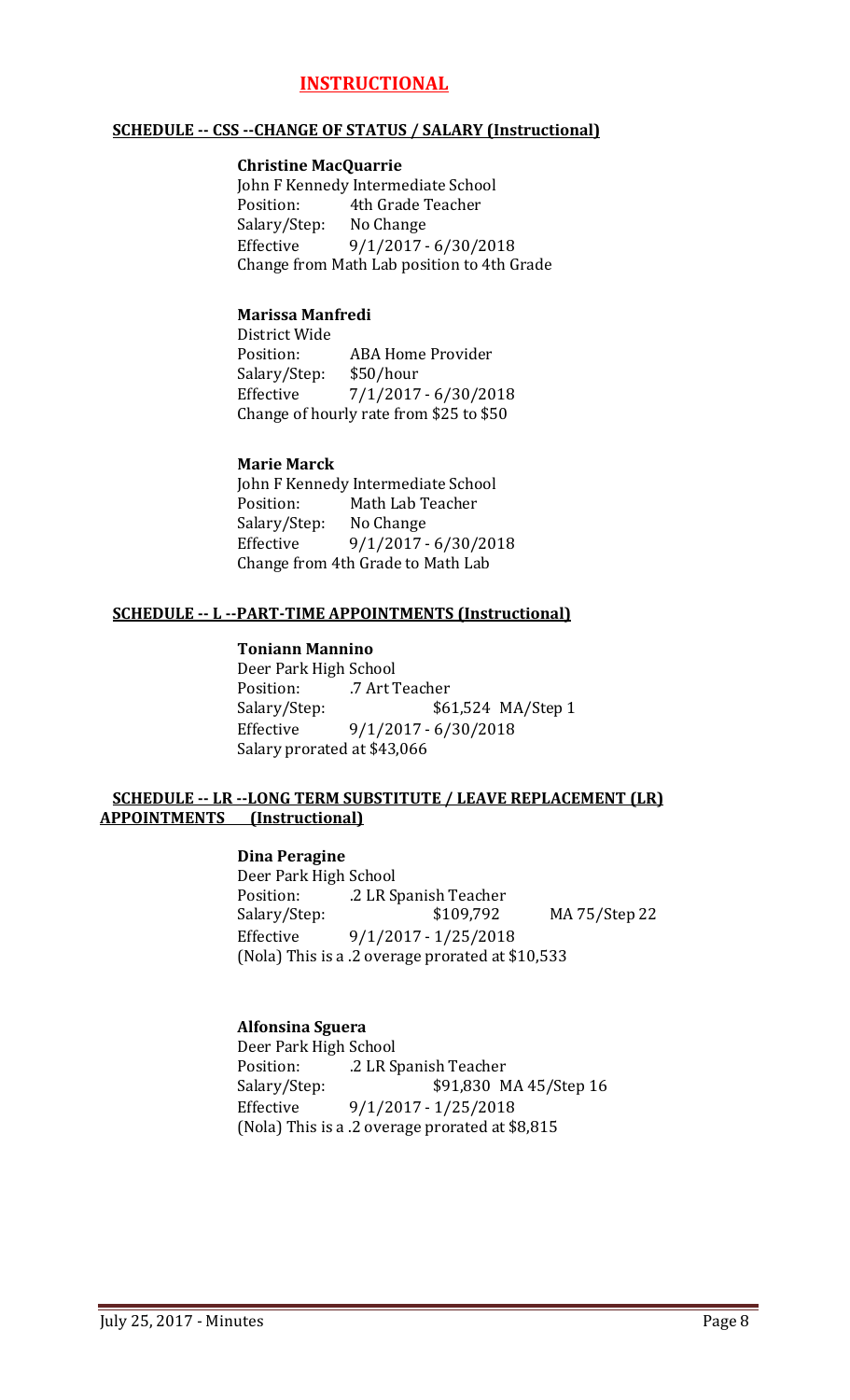## **SCHEDULE -- N --PROBATIONARY TEACHER (Instructional) \***

#### **Ashley DeAcetis**

John Quincy Adams School Position: Probationary Elementary Teacher<br>Salary/Step: \$61,524 MA/Step 1 \$61,524 MA/Step 1 Effective 9/1/2017 - 8/31/2021 Certifications: Childhood Education (1-6)

## **Lauren King**

John F Kennedy Intermediate School<br>Position: Probationary Elemen Position: Probationary Elementary Teacher<br>Salary/Step: \$61,524 MA/Step 1 \$61,524 MA/Step 1 Effective 9/1/2017 - 8/31/2021 Certifications: Childhood Ed (1-6)/Literacy (B-6)

\*Except to the extent required by the applicable provisions of Education Law 2509, 2573, 3212 and 3014, in order to be granted tenure the classroom teacher or building administrator shall have received composite or overall annual professional performance review ratings pursuant to Education Law 3012-c and/or 3012-d of either effective or highly effective in at least three (3) of the four (4) preceding years and if the classroom teacher or administrator receives an ineffective composite or overall rating in the final year of the probationary period he or she shall not be eligible for tenure at that time.

#### **SCHEDULE -- NAS --ADMINSTRATIVE / SUPERVISORY APPOINTMENTS (Instructional)\***

#### **David DePrima**

Deer Park High School Position: Probationary District Administrator of Secondary Special Education Salary/Step: Effective 7/17/2017 - 7/16/2021 Salary prorated at \$122,024

# **Jeanne Kozlowsky** District Office<br>Position Probationary District Administrator of Secondary Curriculum & Instruction<br>Salary/Step: \$138,000 Salary/Step: Effective 7/1/2017 - 6/30/2021

\*Except to the extent required by the applicable provisions of Education Law 2509, 2573, 3212 and 3014, in order to be granted tenure the classroom teacher or building administrator shall have received composite or overall annual professional performance review ratings pursuant to Education Law 3012-c and/or 3012-d of either effective or highly effective in at least three (3) of the four (4) preceding years and if the classroom teacher or administrator receives an ineffective composite or overall rating in the final year of the probationary period he or she shall not be eligible for tenure at that time.

#### **SCHEDULE -- NS --PERMANENT SUBSTITUTES (Instructional)**

#### **William Ahrens**

John Quincy Adams School Permanent Substitute Teacher<br>\$125/day Salary/Step: Effective 9/1/2017 - 6/30/2018

#### **Audrey Barrett**

John F Kennedy Intermediate School<br>Position: Permanent Substitute Permanent Substitute Teacher<br>\$125/day Salary/Step: Effective 9/1/2017 - 6/30/2018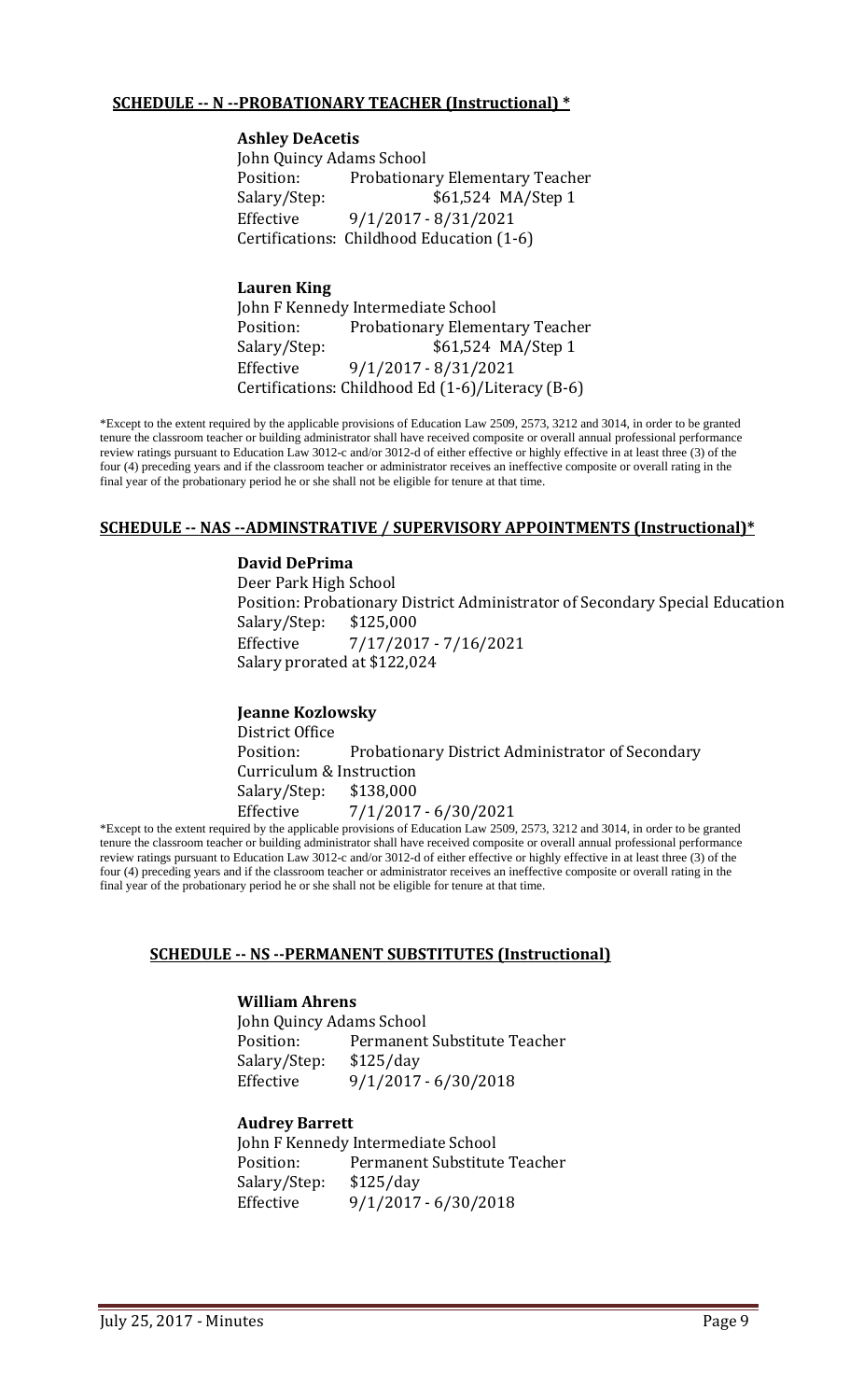# **Alyxandra Farrell**

May Moore School<br>Position: Per Permanent Substitute Teacher Salary/Step: \$125/day Effective 9/1/2017 - 6/30/2018

#### **Erica Fulgenzi**

May Moore School<br>Position: Per Permanent Substitute Teacher<br>\$125/day Salary/Step:<br>Effective Effective 9/1/2017 - 6/30/2018

#### **Lori Furnell**

John F Kennedy Intermediate School<br>Position: Permanent Substitute Permanent Substitute Teacher Salary/Step: \$125/day<br>Effective 9/1/2017 Effective 9/1/2017 - 6/30/2018

#### **Justine Galante**

|              | John F Kennedy Intermediate School |
|--------------|------------------------------------|
| Position:    | Permanent Substitute Teacher       |
| Salary/Step: | \$125/day                          |
| Effective    | $9/1/2017 - 6/30/2018$             |

#### **Jessica Hucke**

John F Kennedy Intermediate School<br>Position: Permanent Substitute Permanent Substitute Teacher<br>\$125/day Salary/Step:<br>Effective Effective 9/1/2017 - 6/30/2018

#### **Brittany Imperato**

John Quincy Adams School<br>Position: Permanent Permanent Substitute Teacher<br>\$125/day Salary/Step:<br>Effective Effective 9/1/2017 - 6/30/2018

#### **Stacey Langer**

May Moore School<br>Position: Per Permanent Substitute Teacher<br>\$125/day Salary/Step:<br>Effective Effective 9/1/2017 - 6/30/2018

#### **Kristina Lomando**

John Quincy Adams School<br>Position: Permanent Permanent Substitute Teacher<br>\$125/day Salary/Step:<br>Effective Effective 9/1/2017 - 6/30/2018

#### **Michelle Ngai**

John Quincy Adams School<br>Position: Permanent Permanent Substitute Teacher<br>\$125/day Salary/Step:<br>Effective Effective 9/1/2017 - 6/30/2018

#### **Nina Ragone**

John F Kennedy Intermediate School<br>Position: Permanent Substitute Permanent Substitute Teacher<br>\$125/day Salary/Step:<br>Effective Effective 9/1/2017 - 6/30/2018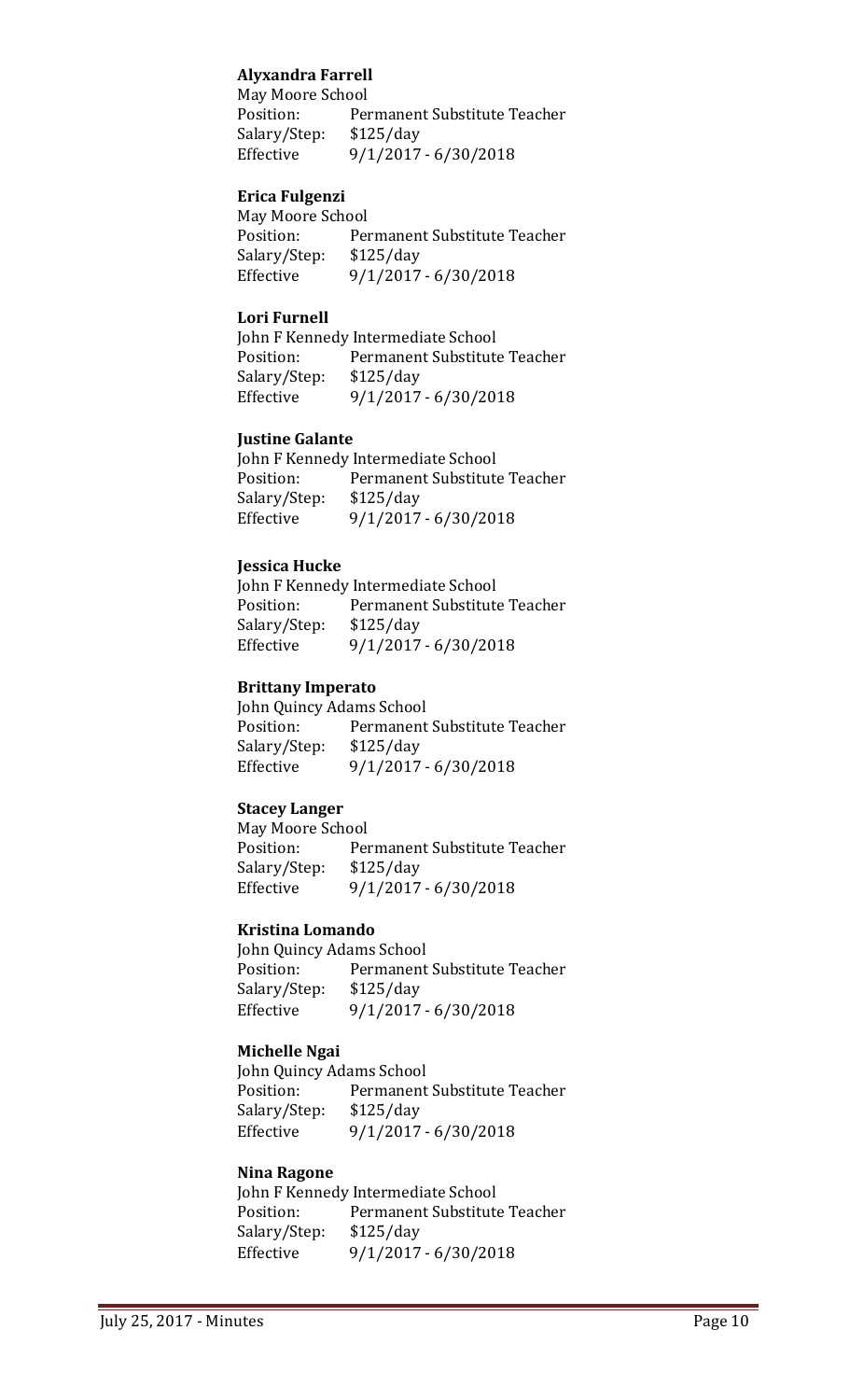# **Alexandra Tucholski**

May Moore School<br>Position: Per Permanent Substitute Teacher<br>\$125/day Salary/Step:<br>Effective Effective 9/1/2017 - 6/30/2018

# **Karen Wrobel**

May Moore School<br>Position: Per Permanent Substitute Teacher<br>\$125/day Salary/Step:<br>Effective Effective 9/1/2017 - 6/30/2018

## **SCHEDULE -- NSS --SUMMER SCHOOL APPOINTMENTS (Instructional)**

### **Kevin Marner**

Deer Park High School<br>Position: Virtual Virtual Summer School Phys Ed Teacher<br>\$47.17/hour Salary/Step:<br>Effective Effective 7/5/2017 - 8/15/2017

#### **SCHEDULE -- O --RESIGNATIONS / RETIREMENTS / REMOVALS / TERMINATIONS (Instructional)**

 **Celeste Archer**

May Moore School<br>Position: Ass Associate Principal-May Moore/JQA Salary/Step: Effective 6/30/2017 Resignation. No outstanding obligation to the district.

### **Jeremy Cuebas**

Deer Park High School Position: .2 Health Teacher/.8 Permanent Substitute/Per-Diem Substitute Salary/Step:<br>Effective Effective 6/19/2017 Resignation. No outstanding obligation to the district.

# **Jeremy Smith**

May Moore School<br>Position: Tea **Teaching Assistant** Salary/Step:<br>Effective Effective 6/30/2017 Resignation. No outstanding obligation to the district.

# **SCHEDULE -- Q --LEAVES OF ABSENCE (Instructional)**

# **David DePrima**

Deer Park High School<br>Position: Special **Special Education Teacher** Salary/Step:  $7/14/2017 - 6/30/2018$ Leave of Absence in order to accept the position of D.A. of Secondary Special Education

**Linda Stow** John Quincy Adams School<br>Position: Elementary **Elementary Teacher** Salary/Step: Effective 5/23/2017 - 6/16/2017 Change of Dates; Returned Early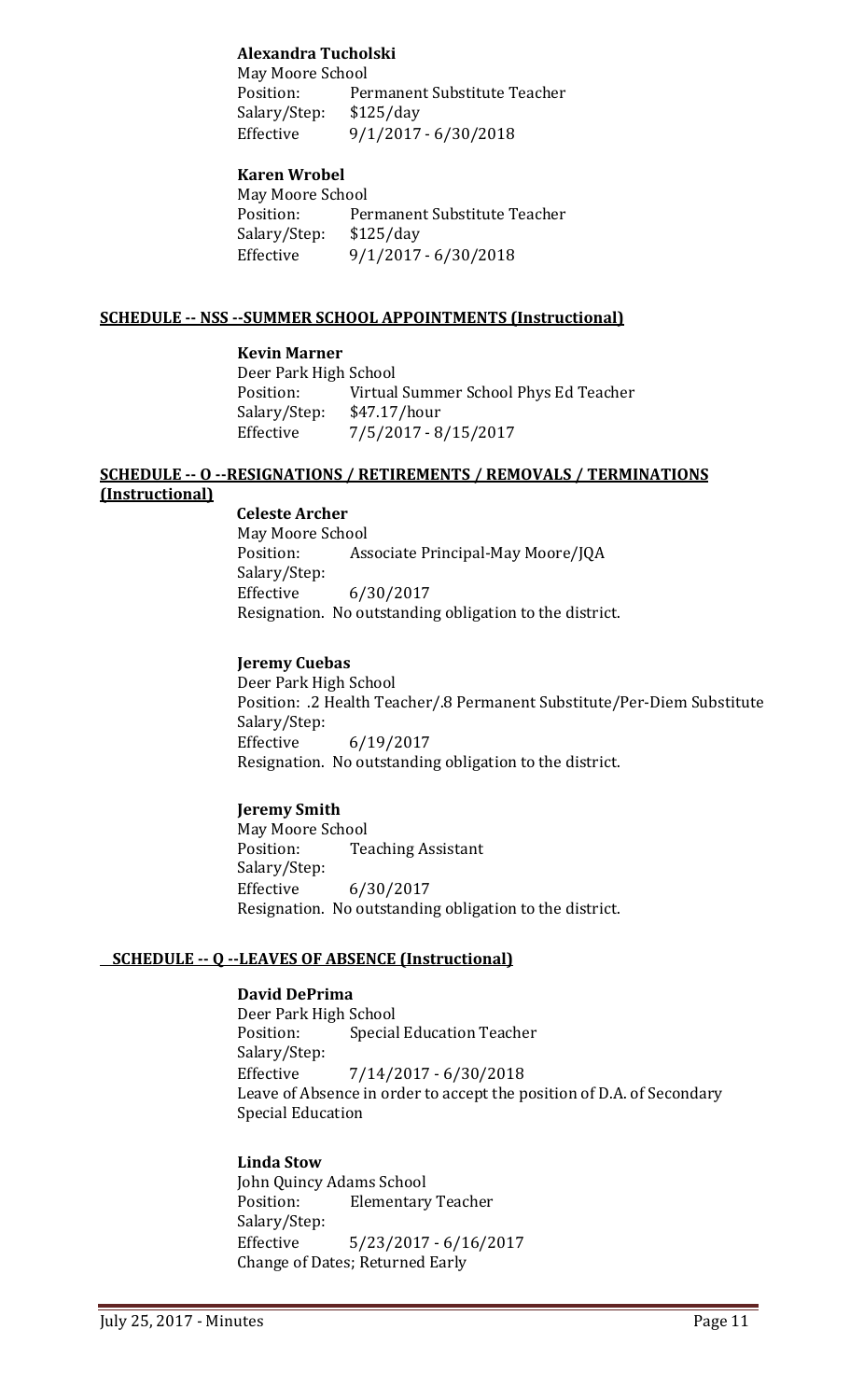# **SCHEDULE -- TTPA --TEMPORARY ASSIGNMENT (Instructional)**

# **Thomas Brouillard**

Deer Park High School<br>Position: Varisty Position: Varisty Head Boys Cross Country Coach<br>Salary/Step: \$5,872.77 9 Units/Step Salary/Step: \$5,872.77 9 Units/Step 5+<br>Effective 8/21/2017 - 10/30/2017 Effective 8/21/2017 - 10/30/2017

#### **Kevin Cogan**

Robert Frost Middle School<br>Position: 7/8 Grade F Position: 7/8 Grade Head Boys Soccer Coach<br>Salary/Step: \$4,567.71 7 Units 7 Units/Step 5+ Effective 9/5/2017 - 11/3/2017

#### **Peter Colletti**

Deer Park High School Position: JV Head Tennis Coach<br>Salary/Step: \$5,220.24 8 Units/Step 5+ Effective 8/21/2017 - 10/30/2017

#### **Alexandra Demakos**

Deer Park High School<br>Position: IV Hea Position: JV Head Cheerleading Coach<br>Salary/Step: \$2,515.85 Salary/Step: \$2,515.85 5 Units/Step 1<br>Effective 8/21/2017 - 10/30/2017 Effective 8/21/2017 - 10/30/2017

#### **Lia Demyen**

Deer Park High School<br>Position: Varsity Position: Varsity Head Cheerleading Coach<br>Salary/Step: \$5,220.24 8 Uni 8 Units/Step 5+ Effective 8/21/2017 - 10/30/2017

#### **Sara DiCandia**

Deer Park High School<br>Position: Geome Geometry Regents Review Teacher<br>\$69.47/hr Salary/Step:<br>Effective Effective 8/7/2017 - 8/10/2017

#### **Daniel Ferguson**

Deer Park High School<br>Position: Varsity Position: Varsity Head Football Coach<br>Salary/Step: \$8,909.16 Salary/Step: \$8,909.16 13.5 Units/Step 5+<br>Effective 8/14/2017 - 10/30/2017 Effective 8/14/2017 - 10/30/2017

#### **Daniel Higgins**

Deer Park High School<br>Position: Varsity Position: Varsity Head Volleyball Coach<br>Salary/Step: \$7,177.83 11 11 Units/Step 5+ Effective 8/21/2017 - 10/30/2017

#### **Joseph Iglio**

Deer Park High School<br>Position: [V Hea Position: JV Head Football Coach<br>Salary/Step: \$4,780.12 9.5 Units/Step 3 Effective 8/14/2017 - 10/30/2017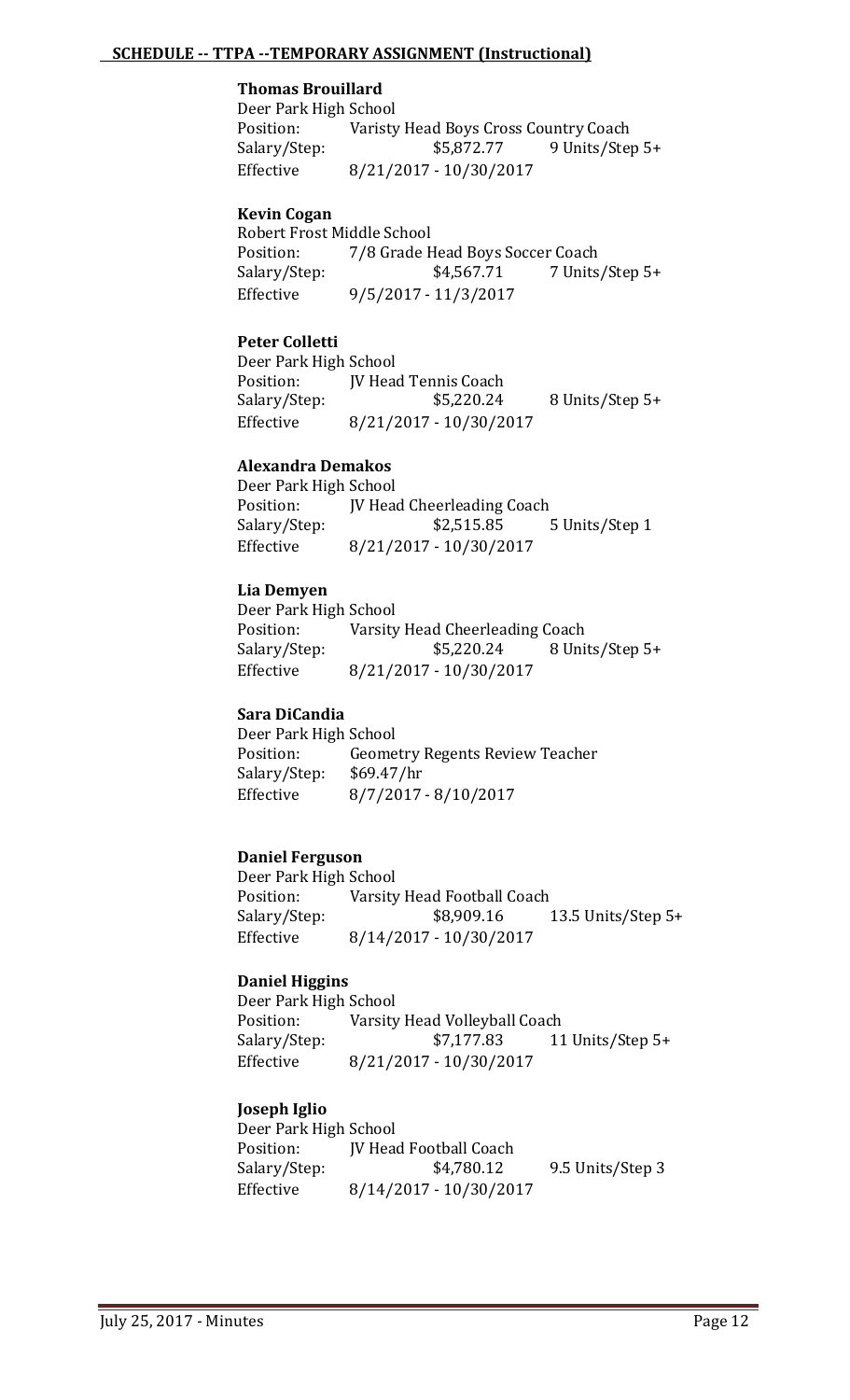# **Kosisochukwu Ikwuazom**

Deer Park High School<br>Position: Varsity Position: Varsity Head Boys Soccer Coach<br>Salary/Step: \$5,283.29 10.5 Salary/Step: \$5,283.29 10.5 Units/Step 4<br>Effective 8/21/2017 - 10/30/2017 Effective 8/21/2017 - 10/30/2017

# **Jillian Jacinth**

Deer Park High School<br>Position: Girls G Position: Girls Girls Varsity Assistant Swim Coach<br>Salary/Step: \$4,025.36 8 Units/Step Salary/Step: \$4,025.36 8 Units/Step 2<br>Effective 8/21/2017 - 10/30/2017 Effective 8/21/2017 - 10/30/2017

### **Cindy Jewell**

Deer Park High School<br>Position: Geome Geometry Regents Review Teacher<br>\$69.47/hr Salary/Step:<br>Effective Effective 8/14/2017 - 8/15/2017

### **Donna Josefak**

Deer Park High School<br>Position: Geome Geometry Regents Review Teacher<br>\$69.47/hr Salary/Step: Effective 8/14/2017 - 8/15/2017

### **Donna Josefak**

Deer Park High School Regents Proctor<br>\$34.84/hr Salary/Step:<br>Effective  $8/16/2017 - 8/17/2017$ 

### **Donna Josefak**

Deer Park High School<br>Position: Regent Regents Grader<br>\$69.47/hr Salary/Step:<br>Effective Effective 8/16/2017 - 8/18/2017

# **Caryn Kaplan**

Deer Park High School<br>Position: Varsity Position: Varsity Head Tennis Coach<br>Salary/Step: \$7,177.83 11 Units/Step  $5+$ Effective 8/21/2017 - 10/30/2017

#### **Amina Kennedy**

Robert Frost Middle School<br>Position: 7/8 Grade F 7/8 Grade Head Cheerleading Coach<br>\$3,262.65 5 Units/Step 5+ Salary/Step: Effective 9/5/2017 - 11/3/2017

# **Anthony Ketterer**

Deer Park High School<br>Position: [V Head Position: JV Head Boys Soccer Coach<br>Salary/Step: \$4,025.36 Salary/Step: \$4,025.36 8 Units/Step 2<br>Effective 8/21/2017 - 10/30/2017 Effective 8/21/2017 - 10/30/2017

## **Ian Kyranakis**

Deer Park High School<br>Position: Varsity Position: Varsity Head Girls Soccer Coach<br>Salary/Step: \$7,177.83 11 U 11 Units/Step 5+ Effective 8/21/2017 - 10/30/2017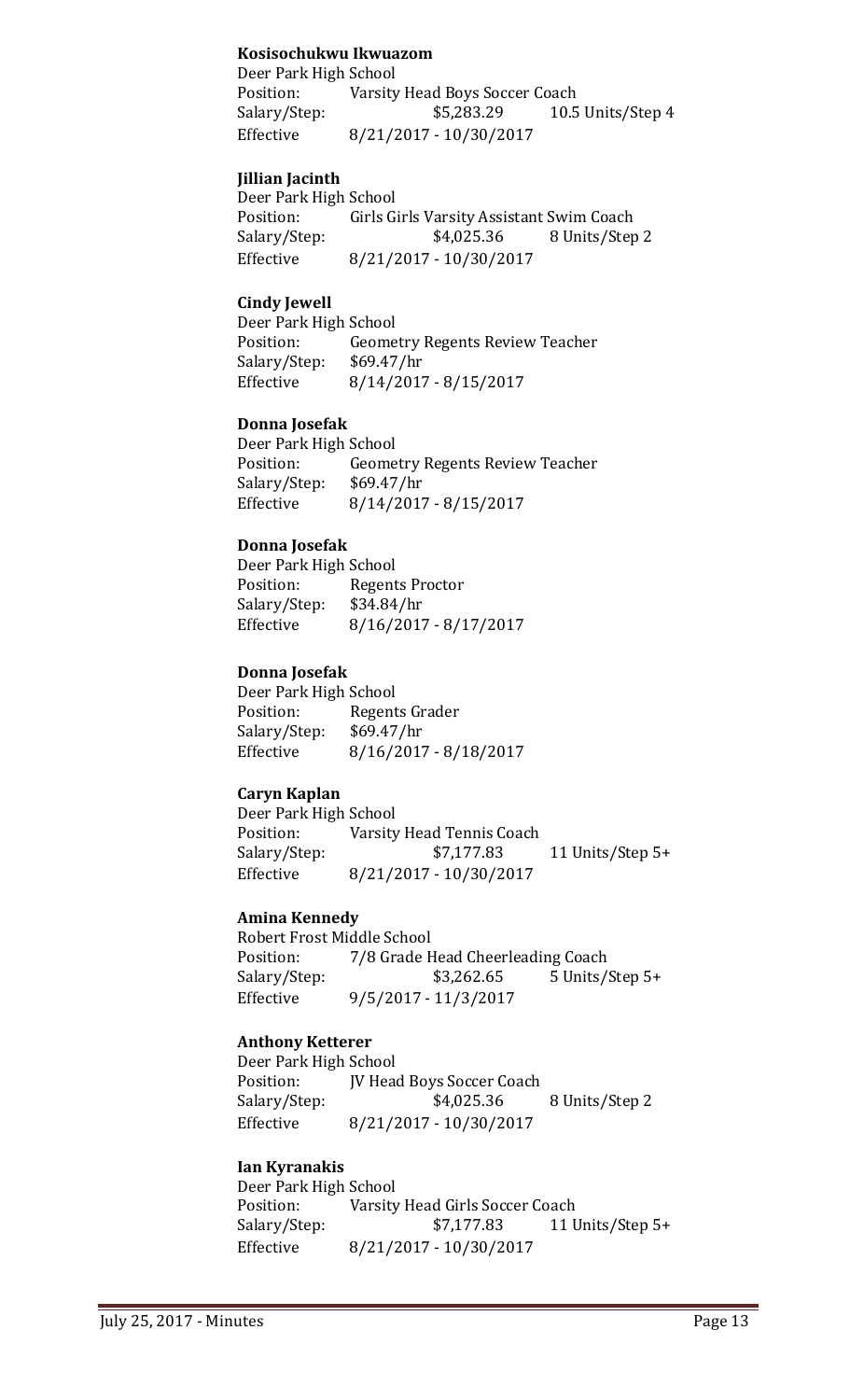# **Amanda Luciano**

Robert Frost Middle School Position: 7/8 Grade Head GirlsSoccer Coach<br>Salary/Step: \$3,522.19 7 Units 7 Units/Step 1 Effective 9/5/2017 - 11/3/2017

## **Kevin Marner**

Robert Frost Middle School<br>Position: 7/8 Grade A Position: 7/8 Grade Ass't Football Coach<br>Salary/Step: \$5,546.51 8.5 Salary/Step: \$5,546.51 8.5 Units/Step 5+<br>Effective 9/5/2017 - 11/3/2017 Effective 9/5/2017 - 11/3/2017

# **Gregory Menig**

Deer Park High School<br>Position: Varsity Position: Varsity Ass't Girls Soccer Coach<br>Salary/Step: \$5,220.24 8 U 8 Units/Step 5+ Effective 8/21/2017 - 10/30/2017

### **Alex Mesimeris**

Deer Park High School<br>Position: Varsity Position: Varsity Head Boys Golf Coach<br>Salary/Step: \$5,872.77 9 Salary/Step: \$5,872.77 9 Units/Step 5+<br>Effective 8/21/2017 - 10/30/2017 Effective 8/21/2017 - 10/30/2017

### **Ariel Miano**

Deer Park High School<br>Position: Varsity Position: Varsity Head Kickline Coach<br>Salary/Step: \$6,525.30 Salary/Step: \$6,525.30 10 Units/Step 5+<br>Effective 8/21/2017 - 10/30/2017 Effective 8/21/2017 - 10/30/2017

### **Matthew Moody**

Deer Park High School<br>Position: Varsity Position: Varsity Ass't Football Coach<br>Salary/Step: \$4,780.12 9.5 Units/Step 3 Effective 8/14/2017 - 10/30/2017

# **Matthew Murphy**

Deer Park High School Position: JV Head Boys Golf Coach<br>Salary/Step: \$4,567.71 Salary/Step: \$4,567.71 7 Units/Step 5+<br>Effective 8/21/2017 - 10/30/2017 Effective 8/21/2017 - 10/30/2017

#### **Garret Noblett**

Deer Park High School<br>Position: Varsity Position: Varsity Ass't Football Coach<br>Salary/Step: \$6,199.04 9.5 Units/Step 5+ Effective 8/14/2017 - 10/30/2017

# **James Petti**

Deer Park High School<br>Position: Varsity Position: Varsity Head Girls Cross Country Coach<br>Salary/Step: \$5,872.77 9 Units/Ste Salary/Step: \$5,872.77 9 Units/Step 5+<br>Effective 8/21/2017 - 10/30/2017 Effective 8/21/2017 - 10/30/2017

#### **Julie Rocco**

Robert Frost Middle School<br>Position: 7/8 Grade F Position: 7/8 Grade Head Kickline Coach<br>Salary/Step: \$2,515.85 5 U 5 Units/Step 1 Effective 9/5/2017 - 11/3/2017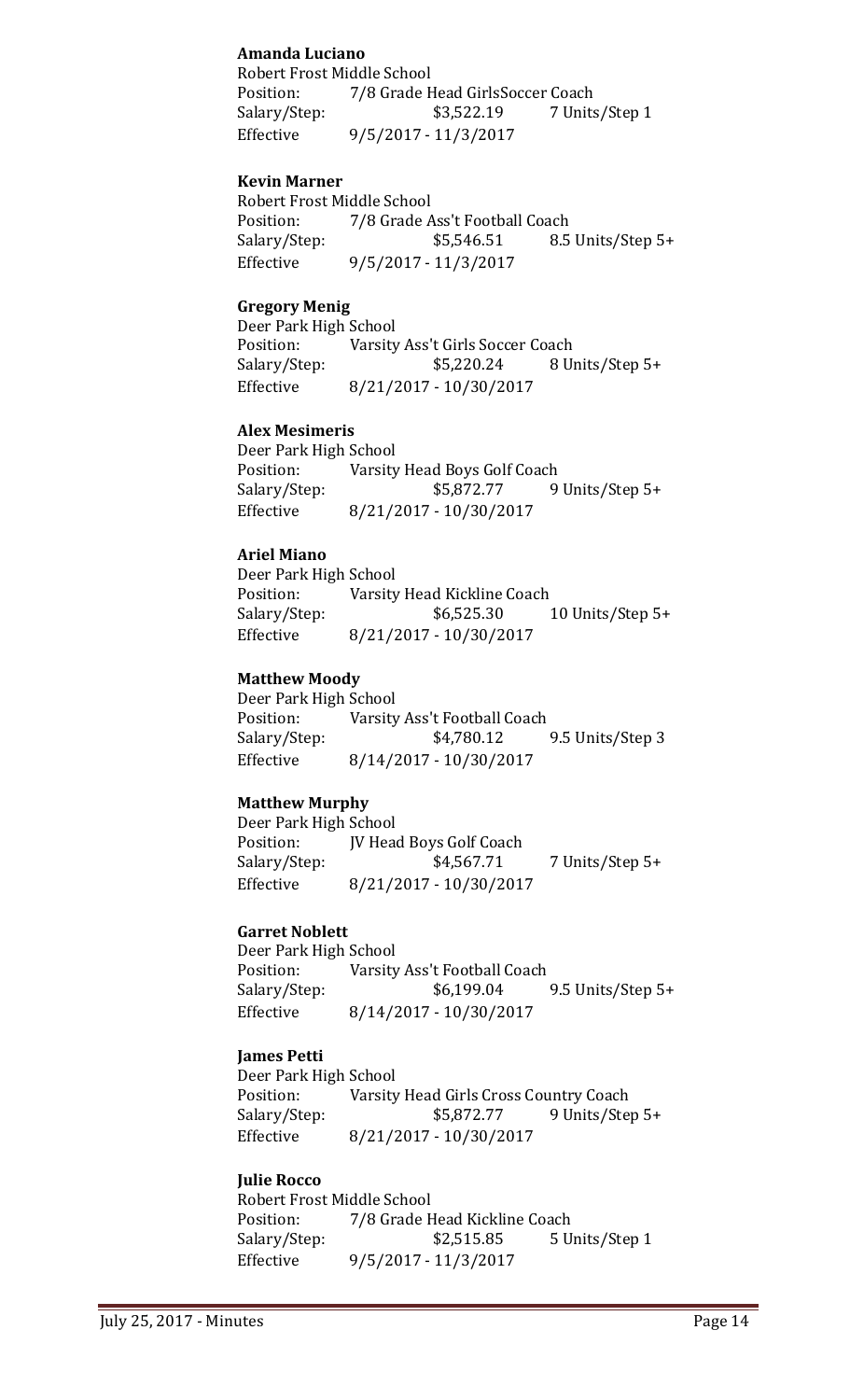# **Anthony Saccone**

Deer Park High School Position: JV Head Volleyball Coach<br>Salary/Step: \$5,546.51 8.5 Units/Step 5+ Effective 8/21/2017 - 10/30/2017

# **Keri Schumacher**

Deer Park High School<br>Position: JV Head Position: JV Head Girls Soccer Coach<br>Salary/Step: \$5,220.24 Salary/Step: \$5,220.24 8 Units/Step 5+<br>Effective 8/21/2017 - 10/30/2017 Effective 8/21/2017 - 10/30/2017

#### **Magdalena Stovickova**

Deer Park High School<br>Position: Varsity Position: Varsity Head Swimming Coach<br>Salary/Step: \$5,534.87 11 Salary/Step: \$5,534.87 11 Units/Step 4<br>Effective 8/21/2017 - 10/30/2017 Effective 8/21/2017 - 10/30/2017

### **Brian Tower**

Robert Frost Middle School<br>Position: 7/8 Grade H Position: 7/8 Grade Head Football Coach<br>Salary/Step: \$5,872.77 9 U Salary/Step: \$5,872.77 9 Units/Step 5+<br>Effective 9/5/2017 - 11/3/2017 Effective 9/5/2017 - 11/3/2017

# **SCHEDULE 17/BP-790 – SCHEDULES OF BILLS PAYABLE**

| General*                           | #52                  | 6/30/2017 |
|------------------------------------|----------------------|-----------|
| General*                           | #56                  | 6/30/2017 |
| Federal*                           | #25                  | 6/30/2017 |
| Capital<br><b>WORKERS'</b>         | # 31                 | 6/30/2017 |
| COMP.*<br><b>WORKERS'</b>          | Daily Check Register | 6/16/2017 |
| COMP.*<br><b>WORKERS'</b>          | Daily Check Register | 6/22/2017 |
| COMP.*<br><b>WORKERS'</b>          | Daily Check Register | 6/22/2017 |
| COMP.*<br><b>WORKERS'</b>          | Daily Check Register | 6/22/2017 |
| COMP.*                             | Daily Check Register | 6/28/2017 |
| General                            | #57                  | 6/30/2017 |
| Federal*                           | #26                  | 6/30/2017 |
| Trust & Agency*<br><b>WORKERS'</b> | #14                  | 6/30/2017 |
| COMP.*<br><b>WORKERS'</b>          | Daily Check Register | 6/29/2017 |
| COMP.*                             | Daily Check Register | 630/2017  |
| General                            | #3                   | 7/31/2017 |
| Reserve Fund                       | #1                   | 7/31/2017 |
| Federal                            | #1                   | 7/31/2017 |
| Capital                            | #1                   | 7/31/2017 |
| School Lunch                       | #1                   | 7/31/2017 |
| WORKERS' COMP.                     | Daily Check Register | 7/7/2017  |
| WORKERS' COMP.                     | Daily Check Register | 7/18/2017 |
| WORKERS' COMP.                     | Daily Check Register | 7/19/2017 |
| WORKERS' COMP.                     | Daily Check Register | 7/19/2017 |
| WORKERS' COMP.                     | Daily Check Register | 7/19/2017 |
|                                    |                      |           |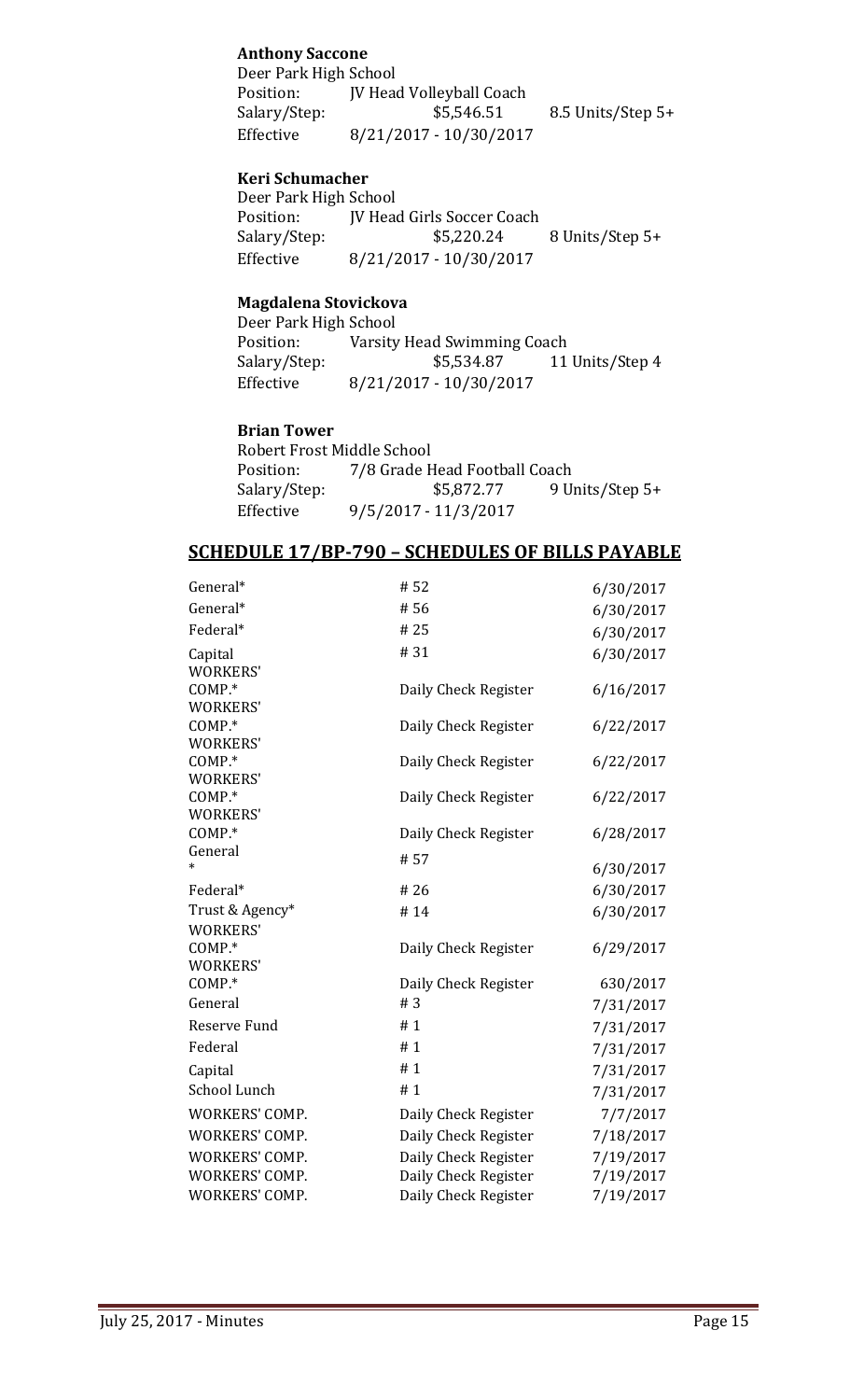# **SCHEDULE 17-E-411 - EXPLANATION OF BUDGETARY TRANSFERS #T29, T30 & T1**

# **SCHEDULES 17-F-317 & 318 - CONTRACT REPORTS**

# **SCHEDULE 7-H-17 – HOME TEACHING (regular & special)** (confidential)

**SCHEDULE 7-SE-17 – COMMITTEE RECOMMENDATIONS**  (confidential**)**

**RECEIPT** *Upon a motion by Mr. Marino, seconded by Mr. Centamore,*  **OF** *the Board of Education unanimously approved the following* **SCHEDULES** *Receipt of Schedules collectively:*

# **SCHEDULE 17-A-458 – TREASURER's REPORT**

| Statement of Revenues -   | General Fund -<br>Federal Fund -<br>School Lunch Fund | June<br>June<br>June |
|---------------------------|-------------------------------------------------------|----------------------|
| <b>Treasurer's Report</b> | June                                                  |                      |
| Cash Flow                 | June                                                  |                      |
| Claims Audit<br>Report    | June 1, 2017 - June 30, 2017                          |                      |

# **SCHEDULE 17-B-788 - APPROPRIATION BUDGET STATUS REPORT**

| <b>Appropriation Budget Status Report</b> | General Fund -<br>Capital Fund -<br>School Lunch Fund<br>Federal Fund -                                                                                                            | June<br>June<br>June<br>June |
|-------------------------------------------|------------------------------------------------------------------------------------------------------------------------------------------------------------------------------------|------------------------------|
| Extra-Classroom Activities Funds          | High School -<br>Robert Frost -                                                                                                                                                    | June<br>June                 |
| <b>Trial Balance</b><br>July-June         | General<br>Workers' Comp & Unemployment<br>Federal<br>Capital<br>Capital Energy Cons. Proj.<br>Trust & Agency<br>Private Purpose Trust<br><b>Flexible Benefits</b><br>School Lunch |                              |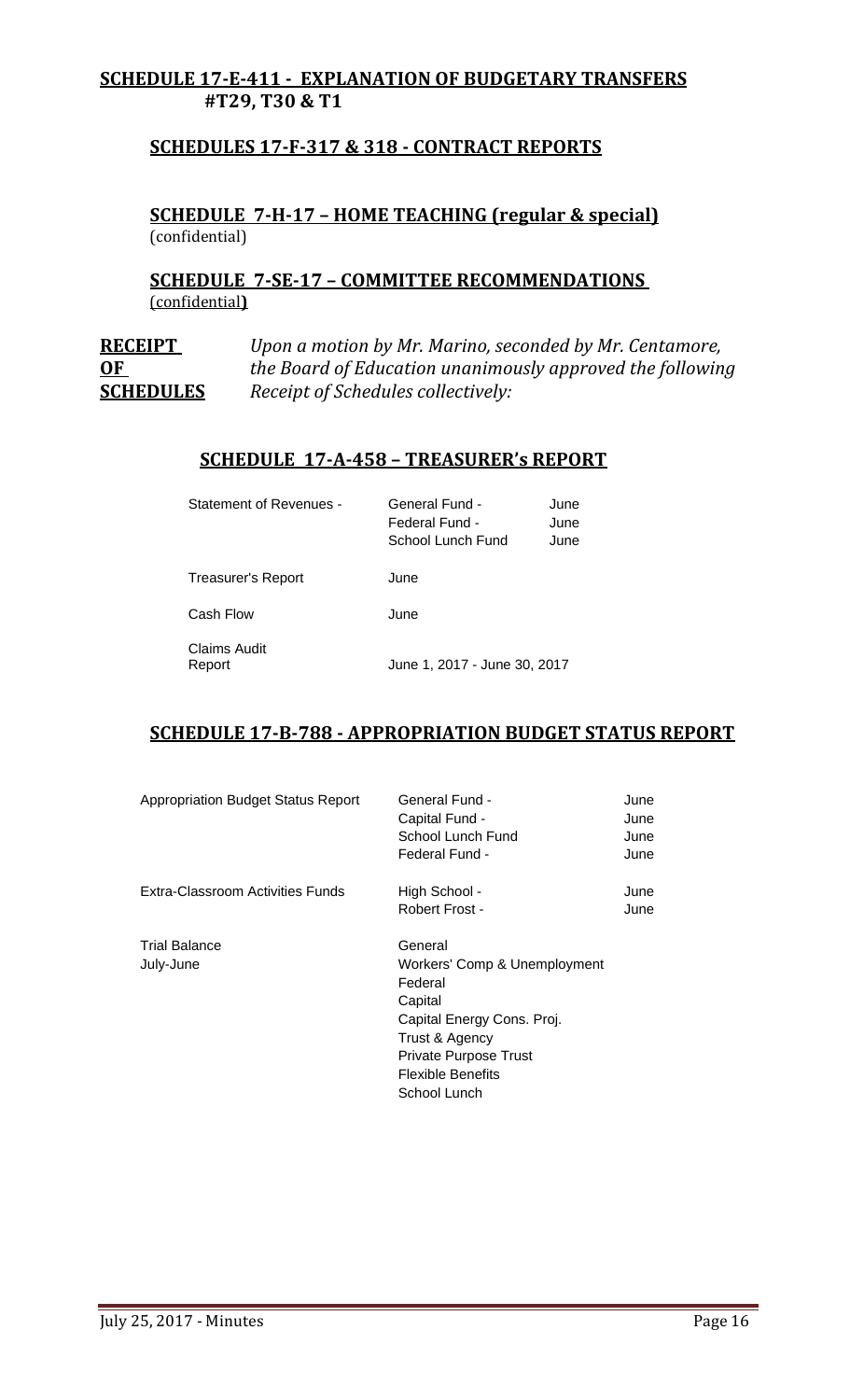# **SCHEDULE D – BID AWARDS**

#### **Bids for Bid # BDP17-004 Bond Issue Related Capital Improvement Program Phase 2A Contract No. 5, were received and opened at 11:00 AM on February 13, 2017.**

Bids were advertised in Newsday. Forms and specifications were processed in accordance with Section 103 of the General Municipal Law and bids were solicited on the Empire State Purchasing Group website at [www.EmpireStateBidSystem.com.](http://www.empirestatebidsystem.com/)

Bids were received from the following vendors for Contract No. 5, Work Location 4, Alternate No. 1 – Auditorium Lighting Upgrade:

| <b>Eldor Contracting Corp.</b>            | \$114,700.00 |
|-------------------------------------------|--------------|
| JP Daly & Sons Inc.                       | \$146,200.00 |
| Palace Electrical Cont., Inc. \$74,000.00 |              |

\$344,350.00 overall total for all of WL4 \$299,200.00 overall total for all of WL4 \$279,000.00 overall total for WL4 (did not include all items)

Present at bid opening: Lauren von Ende, Purchasing Agent; Concetta Bertelle, Recorder; and Robert Woolsey, Director of Facilities. Vendors present at bid opening: Howard Singer, Patriot Organization, Inc; Hirsch & Co.; Mike Fontana, Premier Mechanical Services, Inc.; Doug Dunham, Renu Contracting Restoration; Al Wintermyer, Ultimate Power, Inc.; Anthony Magro, Seaford Avenue Corp.; Paul Bianculli, JNS Heating Service, Inc.; Stephanie Caranolos, Baruti Construction Corp.; Ted Evangezazos, GTS Construction Corp.; Guy Drinkwater, Milcon Construction Corp.; Corey Henlin, WJ Northridge Construction Corp.; Jenny Tsikotis, Sea Breeze General Construction; Eric Seidel, Eldor Contracting Corp.; Yianni Garyfallis, Proton Construction Corp.; Brian Hoernig, SJ Hoernig Construction, Inc.; Tylar J. Atai, Biltwel Mechanical Corp, LLC.; Kelly A. Dugan, Stalco Construction, Inc.; Joe Ragolia, Palace Electrical Contractors, Inc.; John Keating, Roofers/Waterproofer Local 154; Dimitri Stayralakis, Marfi Contracting; Robert Caliendo and Will Recce, School Construction Consultants.

It is recommended that the bid be awarded to the following vendor as the lowest responsible bidder meeting specifications:

|--|

### **Bids for Bid # BDP17-019 Pupil Transportation To and From Out-of-District for Special Ed were received and opened at 11:00 AM on July 6, 2017.**

Bids were advertised in Newsday. Forms and specifications were processed in accordance with Section 103 of the General Municipal Law and bids were solicited on the Empire State Purchasing Group website at [www.EmpireStateBidSystem.com.](http://www.empirestatebidsystem.com/)

Bids were received from the following vendors:

Acme Bus Corp. Educational Bus Transportation Suffolk Transportation Service Towne Bus Corp.

Present at bid opening: Lauren von Ende, Purchasing Agent and Concetta Bertelle, Recorder. Vendors present at bid opening: Nicole Powell, Educational Bus Transportation; Robert Woodford, Acme Bus Corp.; and Albert Morgan, Suffolk Transportation Service.

It is recommended that the bid be awarded to the following vendors as the lowest responsible bidders meeting specifications (see attached pricing in file):

Educational Bus Transportation Suffolk Transportation Service Towne Bus Corp.